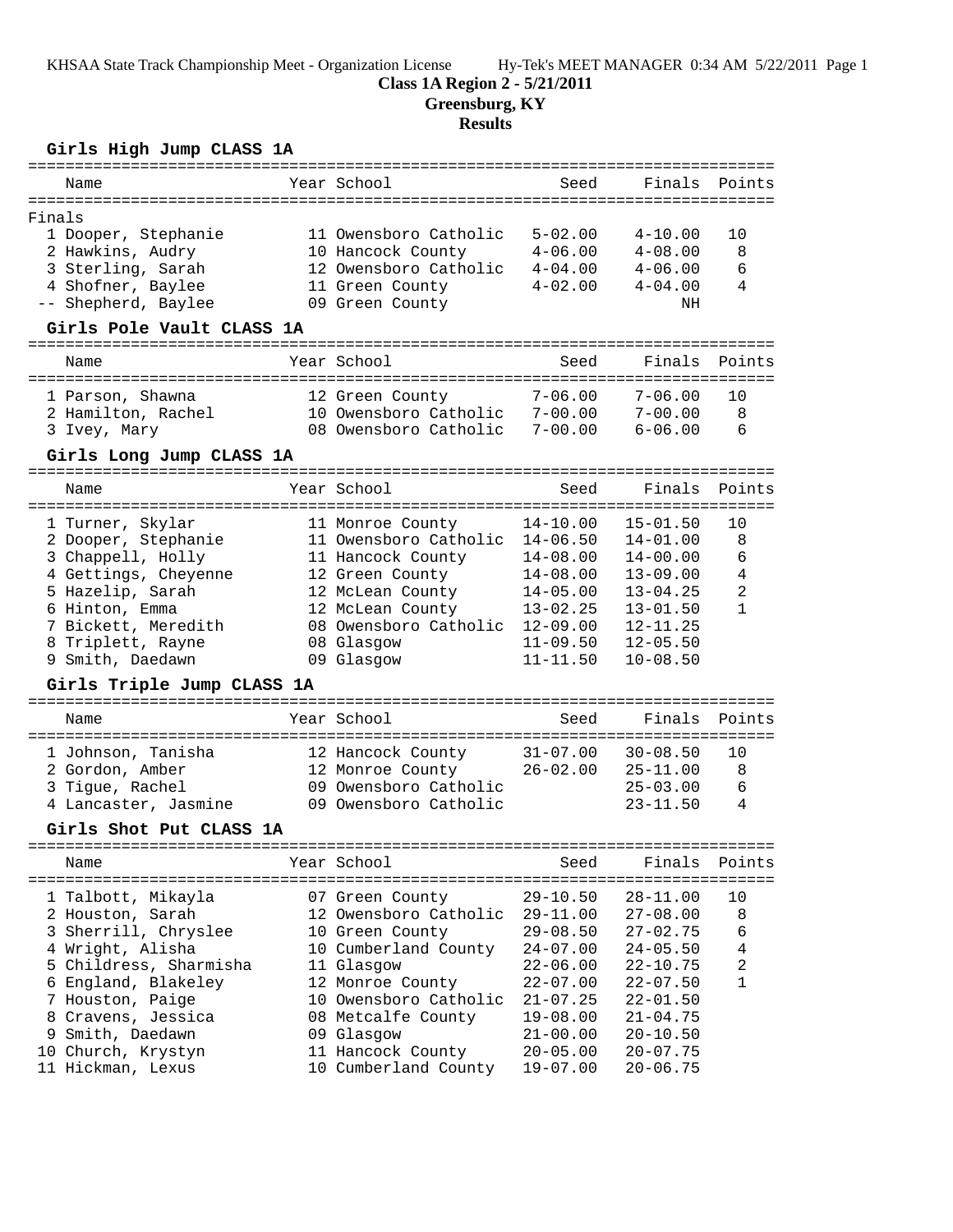**Class 1A Region 2 - 5/21/2011**

**Greensburg, KY**

#### **Results**

**....Girls Shot Put CLASS 1A**

12 Kreisle, Jasa 07 Hancock County 22-03.00 19-03.25

**Girls Discus Throw CLASS 1A**

| Name                    | Year School           | Seed       | Finals Points |    |
|-------------------------|-----------------------|------------|---------------|----|
| 1 Sherrill, Chryslee    | 10 Green County       | $106 - 01$ | $98 - 03$     | 10 |
| 2 Talbott, Mikayla      | 07 Green County       | $87 - 09$  | $93 - 11$     | 8  |
| 3 Houston, Sarah        | 12 Owensboro Catholic | $85 - 02$  | $76 - 05$     | 6  |
| 4 Kirk, Tori            | 09 Hancock County     | $55 - 10$  | $69 - 10$     | 4  |
| 5 Wright, Alisha        | 10 Cumberland County  | $59 - 03$  | $66 - 00$     | 2  |
| 6 England, Blakeley     | 12 Monroe County      | $61 - 06$  | $62 - 11$     | 1  |
| 7 Atherton, Alicia      | 12 McLean County      | $57 - 07$  | $59 - 11$     |    |
| 8 Childress, Sharmisha  | 11 Glasgow            | $61 - 06$  | $58 - 00$     |    |
| 9 Kreisle, Jasa         | 07 Hancock County     | $63 - 02$  | $57 - 11$     |    |
| 10 Cravens, Jessica     | 08 Metcalfe County    | $41 - 05$  | $52 - 07$     |    |
| 11 Smith, Daedawn       | 09 Glasgow            | $54 - 07$  | $45 - 05$     |    |
| 12 Houston, Paige       | 10 Owensboro Catholic | $44 - 06$  | $44 - 11$     |    |
| 13 Kirkpatrick, Eunique | 09 Cumberland County  | $46 - 01$  | $44 - 03$     |    |

**Boys 4x400 Meter Relay CLASS 1A**

================================================================================ School Seed Finals Points ================================================================================ 1 Glasgow 3:34.87 3:30.98 10 1) McCathron, James 11 and 2) Martin, Kain 11 3) Whitlow, Terrell 12 4) Bradley, Sammy 11 5) Norris, Milas 09 6) Wooten, Josh 11 2 Cumberland County 3:51.74 3:42.98 8 1) Cape, Dylan 12 2) Huber, Adam 11 3) Owsley, Cedric 10 4) Williams, Keaton 12 5) Webb, Jordan 09 6) Williams, Corey 10 7) Scott, Qwmaine 10 8) Dakota, Hunter 09 3 Green County 3:43.80 3:44.98 6 1) Moore, Gaither 12 2) Wright, Trevor 08 3) Shively, Skyler 12 4) McDermott, Weston 09 5) Houchens, Cody 11 6) Navalta, Thomas 11 7) Thornton, Jeron 09 8) Burton, Donovan 11 4 Hancock County 3:51.15 3:47.08 4 1) Cook, Brandon 10 2) Daugherty, Josh 09 3) Schroader, Cody 08 (4) Kreisle, Karl 10 5) Haaff, Austin 09 6) Inman, Cody 10 5 Owensboro Catholic 4:00.70 3:54.98 2 1) Carrico, Collin 10 2) Lopez, Paul 12 3) Mahoney, Justin 11 (4) Thompson, Sam 12 5) Robertson, Luke 12 (6) Crowe, Marty 09 7) Goedde, Michael 10 and 8) 6 McLean County 4:06.14 4:19.44 1 1) Luck, Levi 07 2) Bozarth, Justin 11 3) Rickard, Jacob 08 4) Blandford, Jacob 11 5) 6) Hodges, Wayne 10 7) Wilson, Phillip 07 8) Carpenter, Jake 12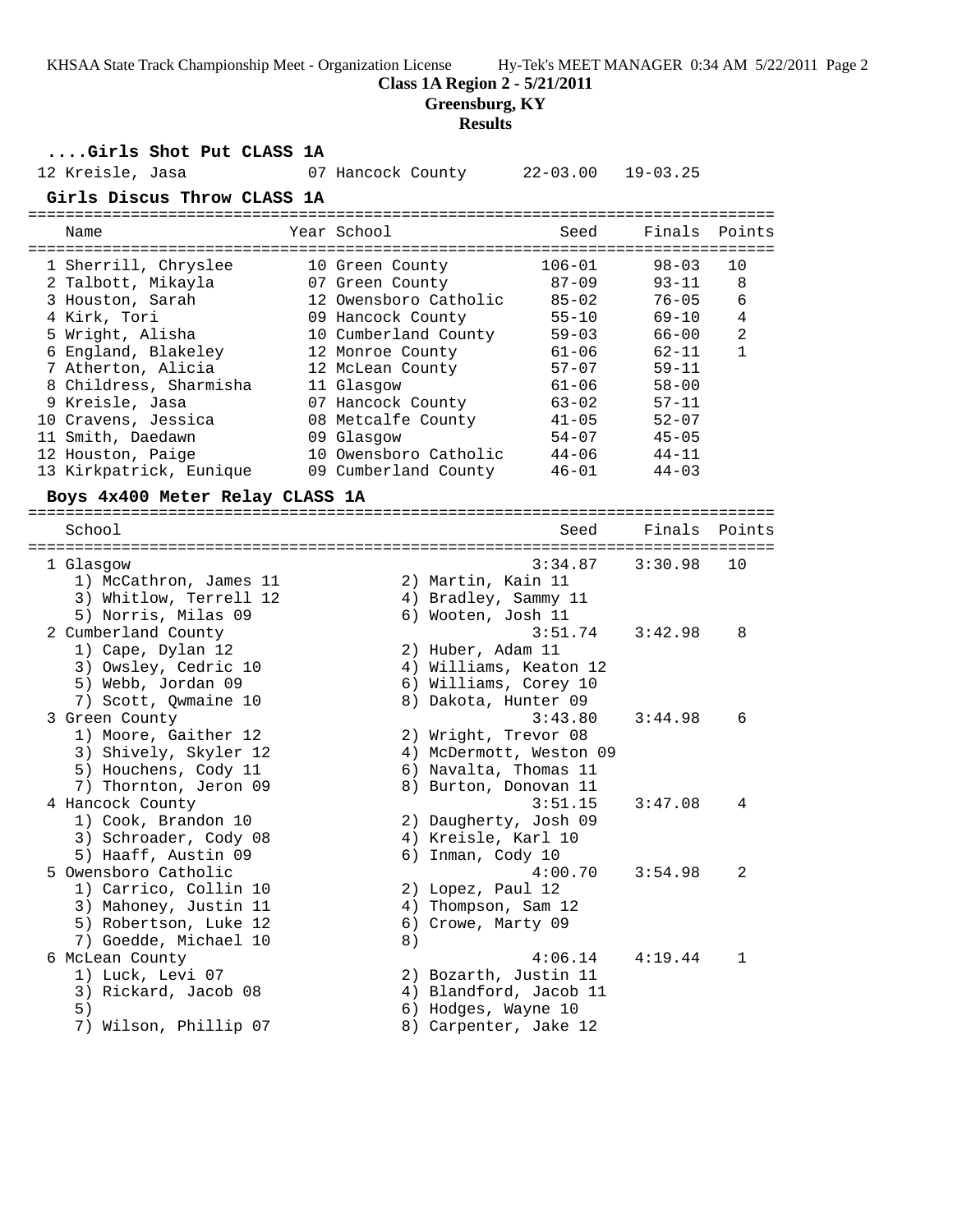#### **Class 1A Region 2 - 5/21/2011**

**Greensburg, KY**

# **Results**

## **Boys High Jump CLASS 1A**

| Name                                                                                                                                                                                                                                                                   |  | Year School                                                                                                                                                                                                                                    | Seed                                                                                                                                             | Finals                                                                                                                                                                                       | Points                                 |          |  |
|------------------------------------------------------------------------------------------------------------------------------------------------------------------------------------------------------------------------------------------------------------------------|--|------------------------------------------------------------------------------------------------------------------------------------------------------------------------------------------------------------------------------------------------|--------------------------------------------------------------------------------------------------------------------------------------------------|----------------------------------------------------------------------------------------------------------------------------------------------------------------------------------------------|----------------------------------------|----------|--|
| 1 Kendall, Tanner<br>2 Carpenter, Jake<br>3 Burden, David<br>4 Haaff, Austin<br>5 Owsley, Trent<br>-- Scott, Qwmaine                                                                                                                                                   |  | 12 Monroe County<br>12 McLean County<br>12 McLean County<br>09 Hancock County<br>12 Cumberland County 5-04.00<br>10 Cumberland County                                                                                                          | $6 - 02.00$<br>$5 - 10.00$<br>$5 - 08.00$<br>$5 - 06.00$<br>$5 - 02.00$                                                                          | $6 - 04.00$<br>$5 - 08.00$<br>$5 - 06.00$<br>$5 - 04.00$<br>$5 - 00.00$<br>NH                                                                                                                | 10<br>8<br>6<br>4<br>2                 |          |  |
| Boys Pole Vault CLASS 1A                                                                                                                                                                                                                                               |  |                                                                                                                                                                                                                                                |                                                                                                                                                  |                                                                                                                                                                                              |                                        |          |  |
| Name                                                                                                                                                                                                                                                                   |  | Year School                                                                                                                                                                                                                                    | Seed                                                                                                                                             | Finals                                                                                                                                                                                       | Points                                 |          |  |
| 1 Mahoney, Justin<br>2 Miller, Josh<br>3 Romines, Burns                                                                                                                                                                                                                |  | 11 Owensboro Catholic 13-02.00<br>11 Green County<br>11 Green County                                                                                                                                                                           | $8 - 00.00$<br>$8 - 06.00$                                                                                                                       | $13 - 00.00$<br>$9 - 06.00$<br>$J9 - 06.00$                                                                                                                                                  | 10<br>8<br>6                           | 0<br>XXO |  |
| Boys Long Jump CLASS 1A                                                                                                                                                                                                                                                |  |                                                                                                                                                                                                                                                |                                                                                                                                                  |                                                                                                                                                                                              |                                        |          |  |
|                                                                                                                                                                                                                                                                        |  |                                                                                                                                                                                                                                                |                                                                                                                                                  |                                                                                                                                                                                              |                                        |          |  |
| Name                                                                                                                                                                                                                                                                   |  | Year School                                                                                                                                                                                                                                    | Seed                                                                                                                                             | Finals                                                                                                                                                                                       | Points                                 |          |  |
| 1 Burton, Donovan<br>2 Kendall, Tanner<br>3 Harris, Steely<br>4 Jaggers, Evan<br>5 London, Zach<br>6 Wooten, Josh<br>7 Baird, Morgan<br>8 Cook, Brandon<br>9 Haaff, Austin<br>10 Mahoney, Justin<br>11 Johnson, Will<br>12 Dakota, Hunter<br>Boys Triple Jump CLASS 1A |  | 11 Green County<br>12 Monroe County<br>10 Glasgow<br>09 Green County<br>10 Monroe County<br>11 Glasgow<br>12 McLean County<br>10 Hancock County<br>09 Hancock County<br>11 Owensboro Catholic<br>10 Owensboro Catholic<br>09 Cumberland County | $20 - 06.75$<br>$20 - 02.25$<br>19-09.00<br>$18 - 06.00$<br>$17 - 10.00$<br>18-06.00<br>$18 - 05.50$<br>16-04.00<br>$16 - 07.00$<br>$15 - 00.00$ | $19 - 06.50$<br>$19 - 05.25$<br>$18 - 11.50$<br>$18 - 11.00$<br>$18 - 03.00$<br>$18 - 02.00$<br>$17 - 09.00$<br>$16 - 10.50$<br>$16 - 04.00$<br>$15 - 11.00$<br>$14 - 09.75$<br>$13 - 03.50$ | 10<br>8<br>6<br>4<br>2<br>$\mathbf{1}$ |          |  |
| Name                                                                                                                                                                                                                                                                   |  | Year School                                                                                                                                                                                                                                    | Seed                                                                                                                                             | Finals                                                                                                                                                                                       | Points                                 |          |  |
| 1 Harris, Steely<br>2 Navalta, Thomas<br>3 Burden, David<br>4 Shively, Skyler<br>5 Haaff, Austin<br>6 Payne, Clark<br>7 Johnson, Will<br>8 Edge, Corey                                                                                                                 |  | 10 Glasgow<br>11 Green County<br>12 McLean County<br>12 Green County<br>09 Hancock County<br>09 Owensboro Catholic<br>10 Owensboro Catholic<br>09 Hancock County                                                                               | $37 - 03.00$<br>39-04.50<br>$37 - 10.50$                                                                                                         | $38 - 08.00$<br>38-04.50<br>$38 - 02.25$<br>$37-05.50$ $35-11.50$<br>$33 - 07.00$<br>$30 - 10.00$<br>$29 - 03.50$<br>$28 - 03.50$                                                            | 10<br>8<br>6<br>4<br>2<br>1            |          |  |
| Boys Shot Put CLASS 1A                                                                                                                                                                                                                                                 |  |                                                                                                                                                                                                                                                |                                                                                                                                                  |                                                                                                                                                                                              |                                        |          |  |
| Name                                                                                                                                                                                                                                                                   |  | Year School                                                                                                                                                                                                                                    | Seed                                                                                                                                             | Finals Points                                                                                                                                                                                |                                        |          |  |
| 1 White, Jordan<br>2 Mink, Jordan<br>3 Denton, Eric<br>4 Lewis, Will                                                                                                                                                                                                   |  | 11 Owensboro Catholic 50-03.00 47-05.50<br>12 Monroe County 43-11.00 44-05.75<br>11 Caverna<br>11 Cumberland County 43-01.00                                                                                                                   | $40 - 06.00$ $42 - 03.00$                                                                                                                        | $40 - 09.00$                                                                                                                                                                                 | 10<br>8<br>6<br>4                      |          |  |